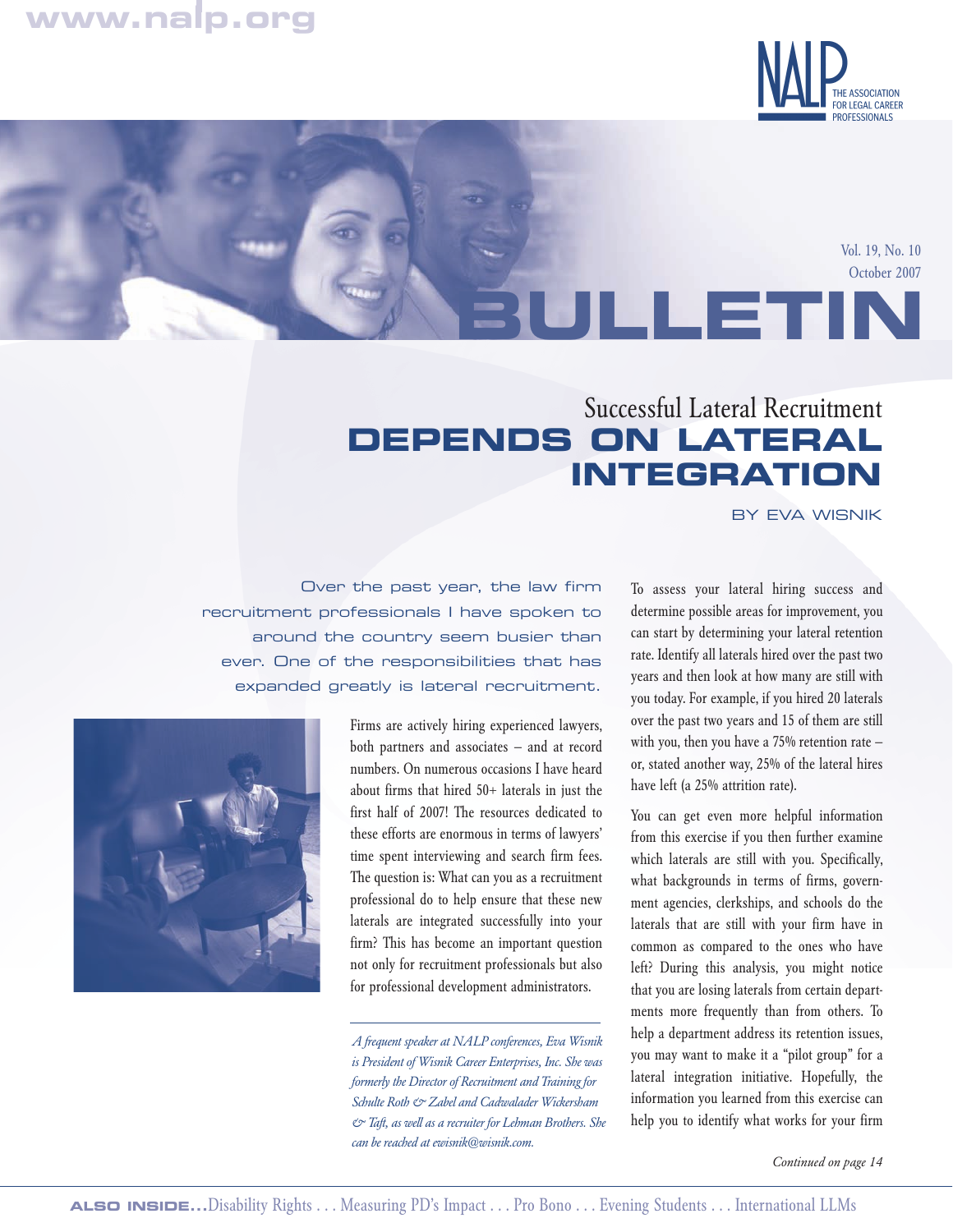

and what you might want to tweak in terms of your lateral hiring and integration.

The laterals your firm has hired are a great source of information for your integration process. Ask them what resources and people were most helpful to them as they transitioned into your firm. You may want to send them a quick survey. Some possible questions could be:

- What resources did you find most helpful in your first 30 days with the firm?
- To whom did you go with questions about how things get done here?
- What do you still remember from your initial training/orientation that has helped you work here?
- What do you wish you knew from the beginning that has helped you integrate into our culture?
- What advice would you give to a new lateral joining our firm?

This exercise can also be done in person through brief one-on-one interviews with your lateral hires. Their feedback and suggestions can help you to develop or expand your current lateral integration program.

In preparation for this article, I interviewed recruitment professionals to get their proven suggestions for a successful lateral integration program. Here are some of the highlights of their lateral integration programs.

Jennifer Queen, Director of Hiring and Professional Development for McKenna Long & Aldridge, is in the process of rolling out a formal integration program for new lateral associates. She says, "We have created a checklist for the lateral's first 90 days that will be implemented by the recruitment manager." One of the goals of this lateral integration initiative is to connect laterals with attorneys at the firm based on personal interests, hobbies, and other similarities beyond practice group specialty and level of seniority. For example, she recently orchestrated a lunch between a new lateral and an attorney at her firm whose children are the same age. "When I learned that the new lateral had a five-month-old," she says, "I thought he could benefit from meeting another attorney who has a child the same age who could assist him in finding out about resources in Atlanta that could be helpful to the family as they settle into a new city." With this new integration process, the recruitment manager checks in frequently with the new lateral to make sure that any questions that arise are answered and that the lateral has the resources he or she needs to feel integrated and valuable.

Ari Katz is the National Director of Lateral Recruitment at Bingham. His advice about partner integration is to start the moment it is announced that a new partner will be joining your firm. At Bingham, prior to the partner's first day, PR-related materials are prepared including biography, client lists, and pictures. The goal is to make the partner feel welcome and help facilitate the cross-selling process. Katz says, "Everything has to be done by the first day so that we are ready to launch and showcase our newest partner addition. We want to make sure that this new partner's information is on our website day one." Bingham's well-developed plan continues throughout the lateral partner's first year. For example, the firm identifies specific lawyers this new partner should meet to cross-sell practices and schedules face-to-face meetings. These meetings take place across the firm and are aimed at helping new partners market themselves internally to their new colleagues and leverage their practice. Bingham also has an annual lateral partner retreat that is hosted by the firm's chairman, Jay Zimmerman.

Mintz Levin has their recruiting, professional development, and human resources staff all work as a team to achieve successful lateral integration. Mentoring programs are available for all new lateral associates. Junior laterals are assigned mentors upon arriving at the firm, and these mentors may be from outside the lateral's practice area. This mentorship lasts for the associate's first three years and is aimed at cultural integration. Fourth-year lateral associates and beyond are assigned a partner advisor from their department who helps the lateral focus on career development. In addition, Mintz Levin has a Practice Group Administrator in the largest practice groups who is charged with making sure that the new lateral is integrated into the practice by means of work assignments and client exposure.

Heather Kelly, Manager of Legal Professional Development at Mintz Levin, stresses how training programs can contribute to lateral